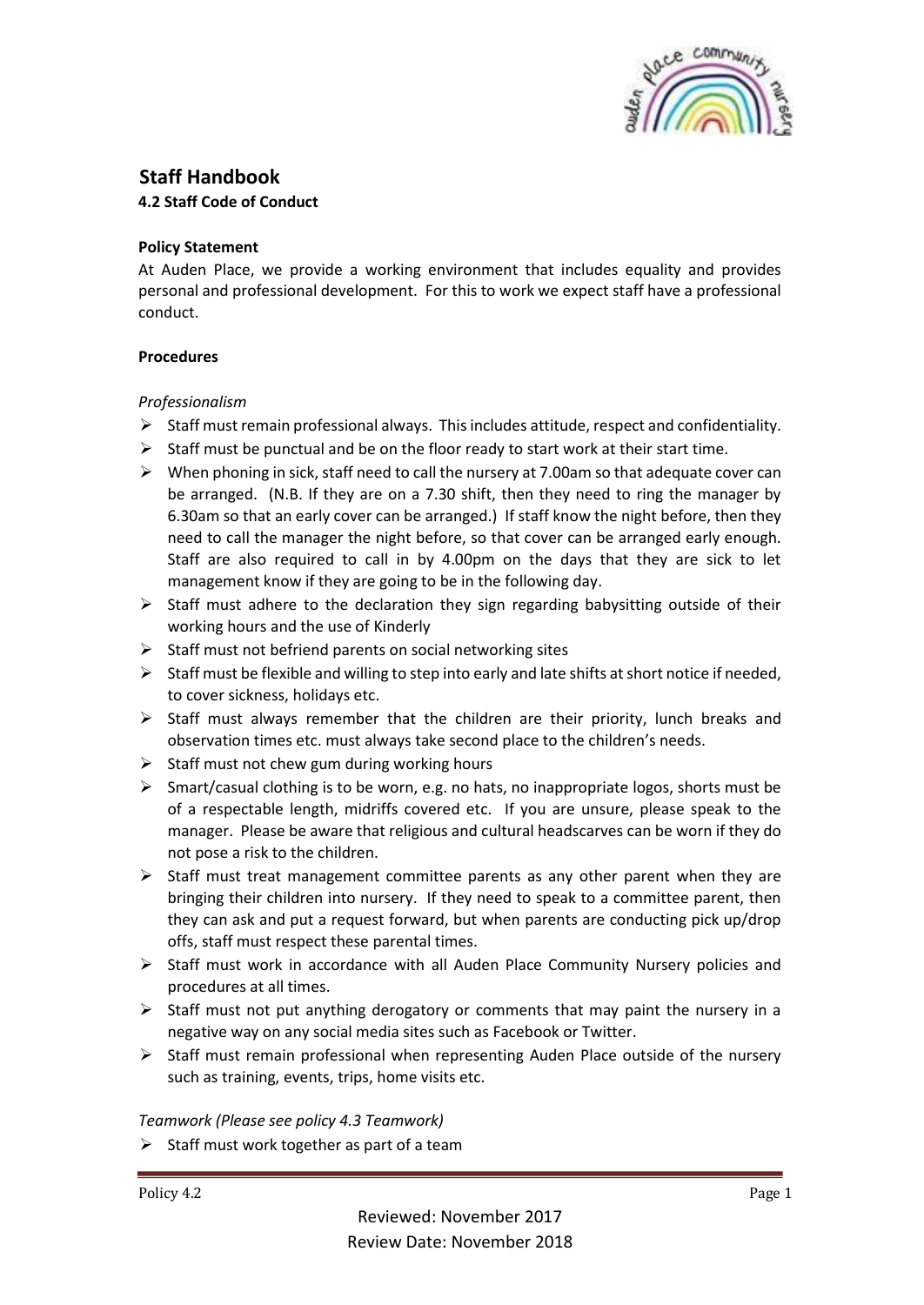

 $\triangleright$  Staff must respect the requests of their seniors, as the seniors have an overview of how the nursery is working each day and changes might need to be made. If staff feel the request is not reasonable, please speak to management.

## *Safeguarding (Please refer to policies 3a.2 - Safeguarding and Child Protection, 3a.3 Whistleblowing and 3a.4 – Use of mobile phones etc.)*

- $\triangleright$  Staff need to understand and respect boundaries of their relationships with children and will not show any favouritism to one child over another.
- $\triangleright$  Staff need to take heed to all Safeguarding policies. In particular, whistleblowing needs to be something all staff understand and feel confident in know who to speak to with any concerns about a colleague. (This may not necessary be safeguarding, it may be to do with professional failure to comply with company policies and procedures)
- $\triangleright$  Staff must not carry mobile phones on them during working hours. Please put phones, purses etc. into your locker. If you don't have a locker, please come to management who will put your bag in a locking cabinet outside the office. Pegs are supplied for coats, scarves, etc. These are behind the doors to the lift shafts.

### *Health & Safety*

- $\triangleright$  At Auden Place, we have a no smoking policy (please refer to policy 3h.7 No Smoking)
- ➢ Staff must not have hot drinks in the rooms, while children are present
- $\triangleright$  Nut products must not be brought into the nursery. Please try to refrain from eating/using nut products during your breaks. If you do come into contact with any nut products, please wash your hands thoroughly before coming into contact with the children, and rinse your mouth out.